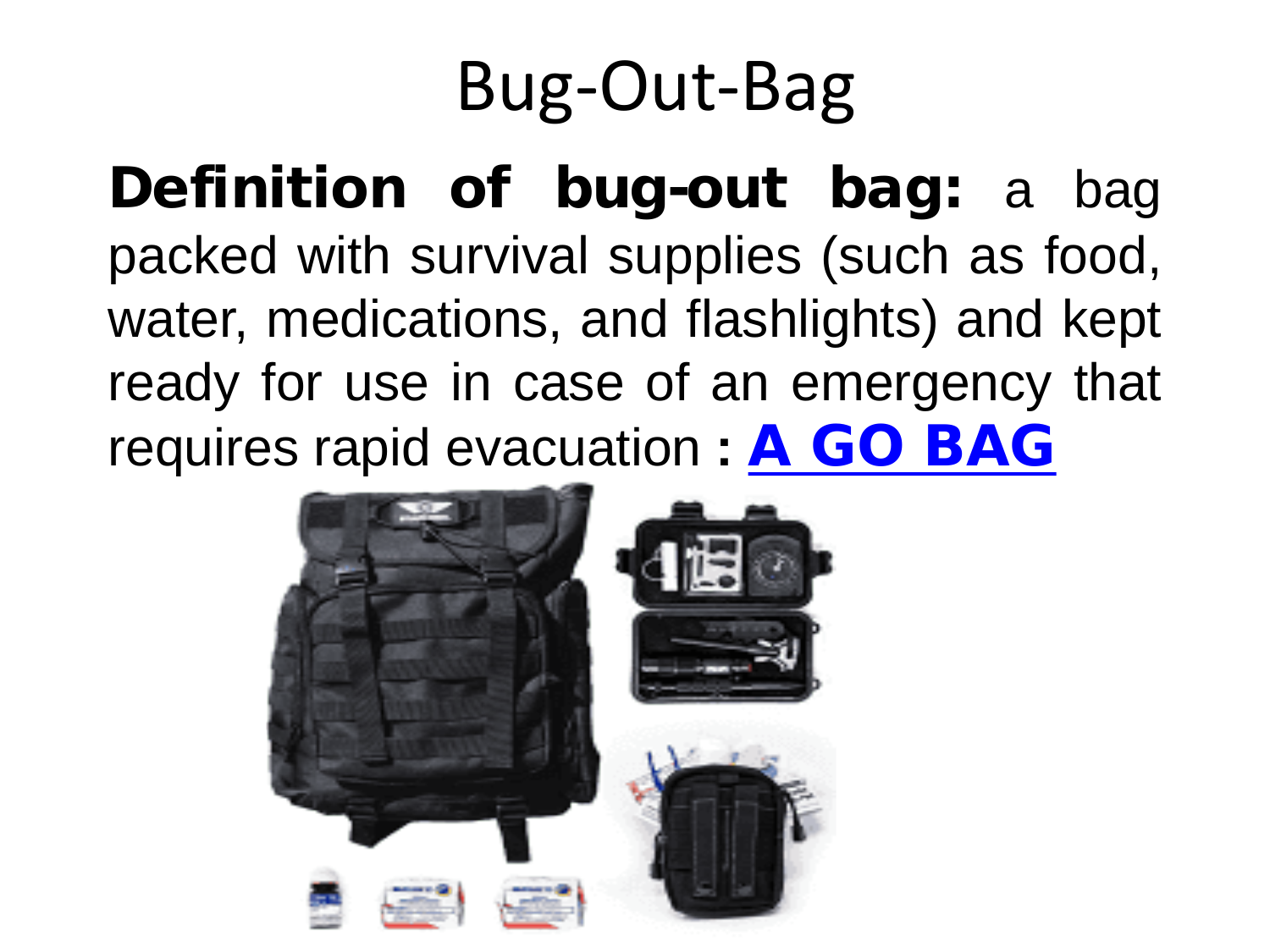#### You might see all kinds of labels for what is essentially the same concept:

- **Emergency kit / emergency bag**
- **72 hour kit / 72 hour bag**
- **Bug out bag**
- **Go bag**
- **Evacuation bag / evac bag**
- **Survival bag / survival kit**
- **INCH bag ("I'm Never Coming Home Again")**
- •**GOOD bag ("Get Out Of Dodge")**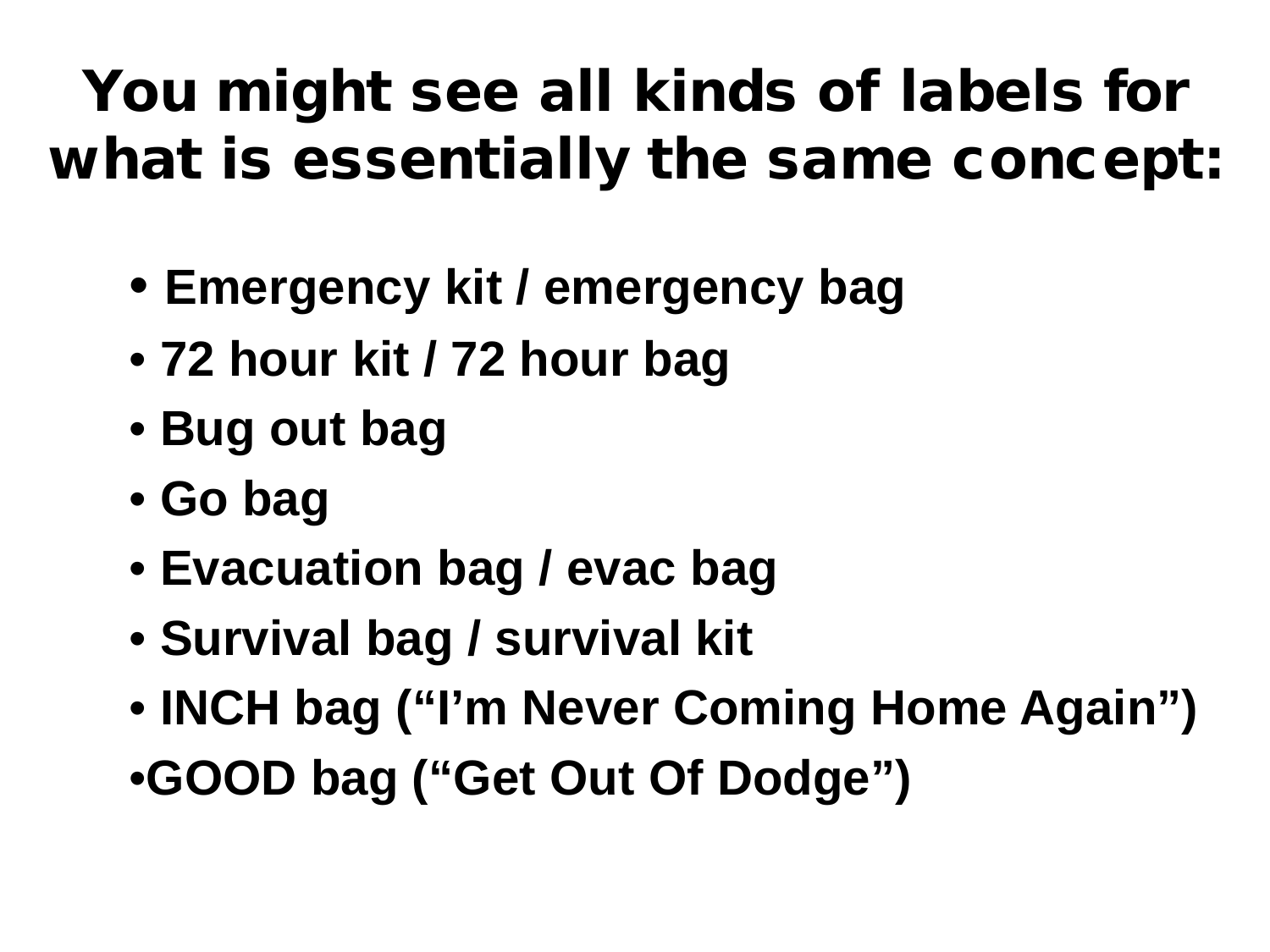## Emergency Kit/Bug Out Bag List

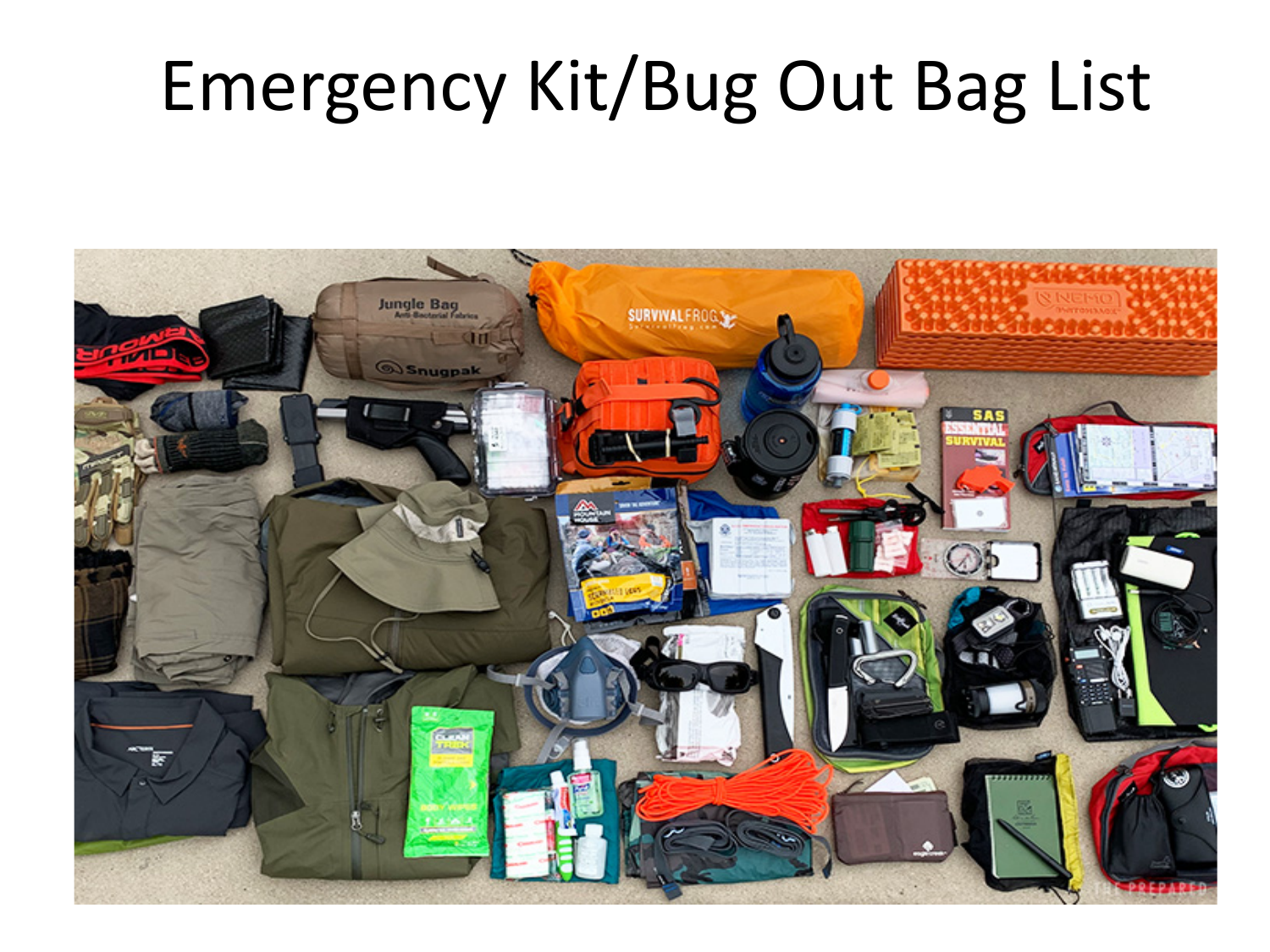# **Bug Out Bag Essentials Checklist**

- **1. Air Filtration Mask**: Mask, N95 mask, Respirator
- **2. Shelter:** Tent, Space blanket, Sleeping bag
- **3. Water:** Filtration system, Water bottle, bottle water
- **4. Food:** Ready-to-eat & easy to cook food, MRE's, fishing kit
- **5. Clothing:** Cold weather gloves, Waterproof jacket, Change of clothes, Headgear, Hand and/or foot warmers
- **6. Matches/Firestarter**: lighter, waterproof matches, fire steel
- **7. Lighting**: Chem lights **(**light stick), Solar light, Flashlight, Headlamp,
- **8. Navigation Tools**: Map of area, Compass, GPS tracking system, Solar Radio W/charger bank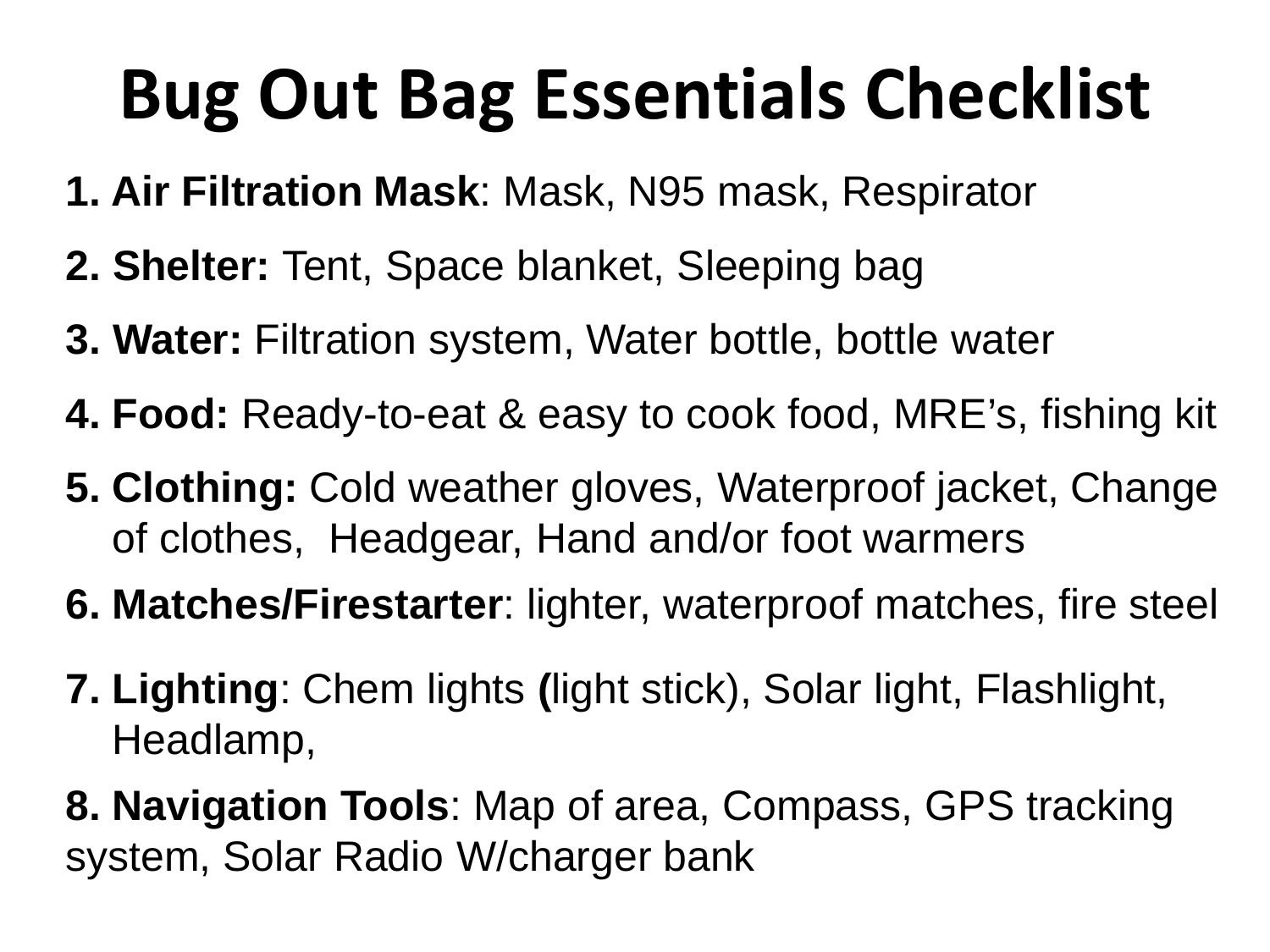# **Bug Out Bag Essentials Checklist**

- **9. First Aid:** Anti-bacterial wipes, Painkillers, Gauze pads, Sunscreen Medical gloves, Instrument kit, Bandages and Band-Aids, Sling, Burn gel, Antibiotic ointment, Antiseptic wipes, First aid instructions, Tourniquet
- **10. Multi-Purpose Tools:** Mini shovel, Axe, Multi-Tool, Paracord, Duct Tape, Crowbar, Folding saw, hammer
- **11. Defense**: Knife, Pepper spray, small mirror
- **12. Miscellaneous:** Charger, Whistle, Sewing Kit, Copies of Important Documents (passport, titles and contracts, addresses & phone numbers of family member, family disaster & preparedness plan), cash, prescription drugs,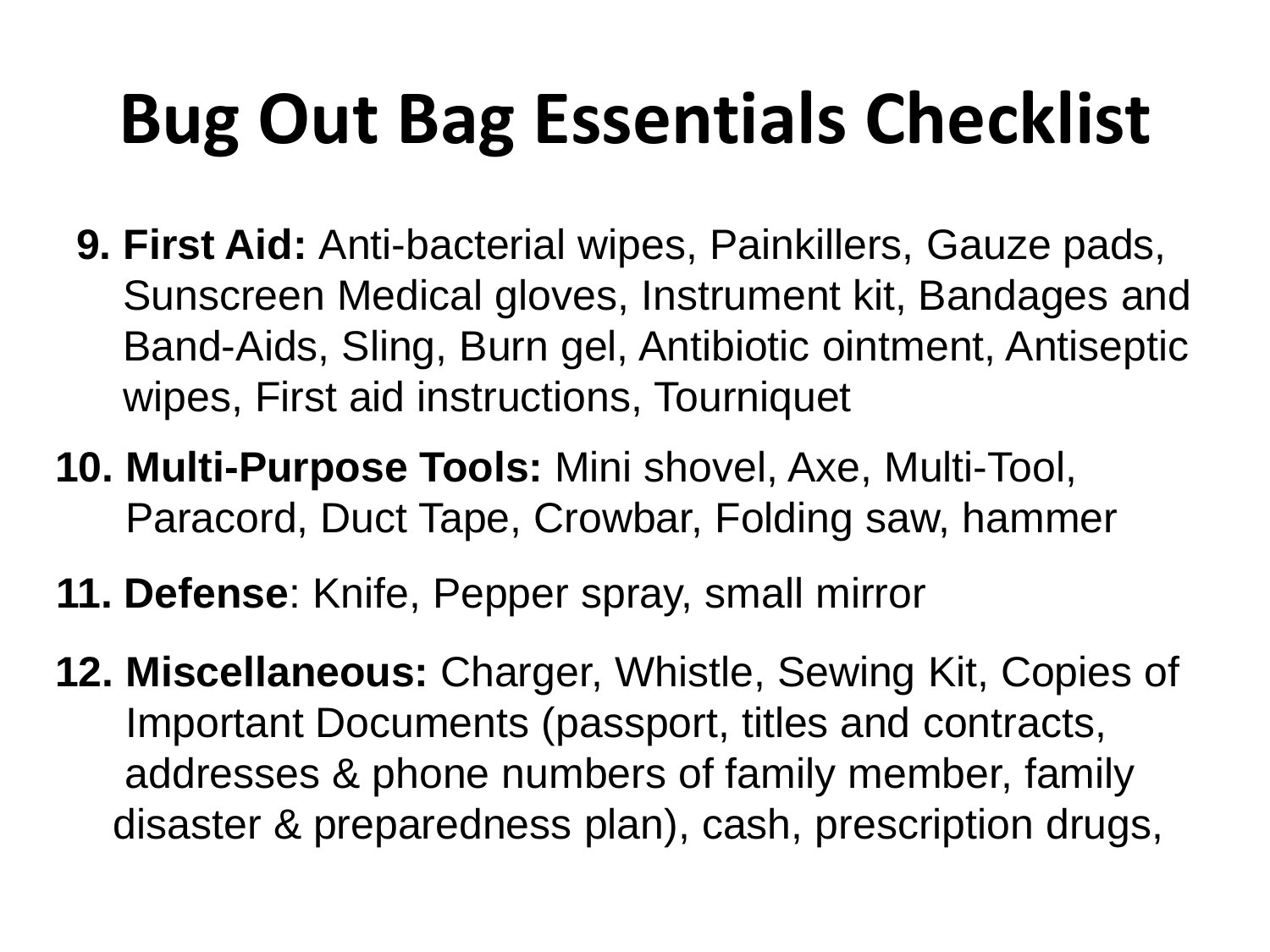# **Bug Out Bag Essentials**

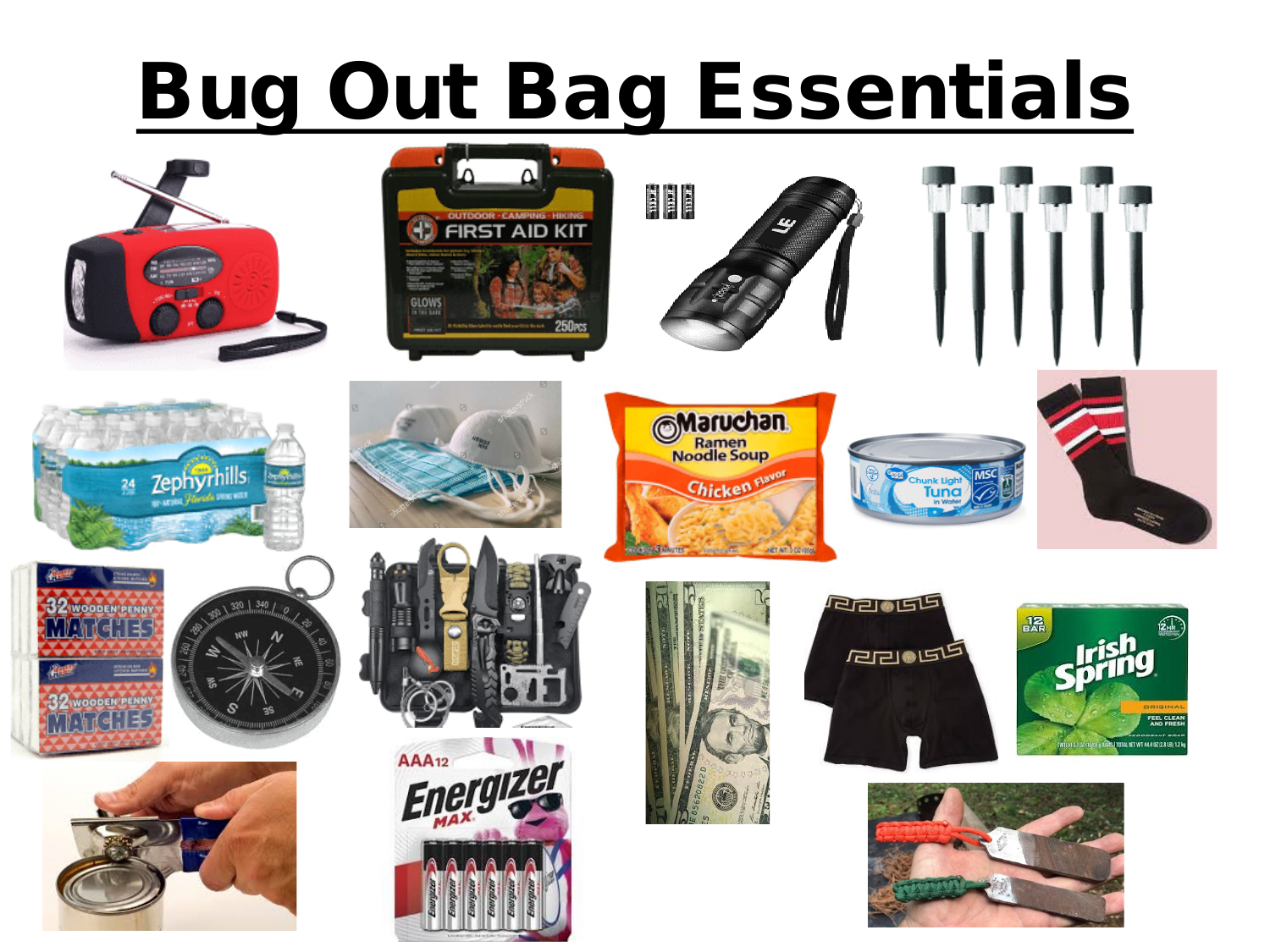# 9 Bug Out Bag Essentials

- 1. Drinking water Fill gallon milk jugs, one gallon per person, per day. Freeze jugs (Ice & keep refrigerator cold). Water purification tables
- 2. Food Ready-to-eat & easy to cook food. Pop Tarts, Ramen Noodles, MRE's, fruit, bread, can beans, can tuna, P&J, sardines, vienna sausages & can opener
- 3. Light Flashlights, candles, solar lights, extra batteries (AAA & AA)
- 4. Communication Solar Crank Radio w/ solar-powered bank, Plug-in/battery, Cell Phone & Charger, Whistle
- 5. Protection **–** N95 mask, sanitizer, baby wipes, bleach, first aid kit, allergy, flu, & diarrhea & prescription medicine, gloves, aluminum blanket, ponchos, zip ties, duct tape, compass, local map